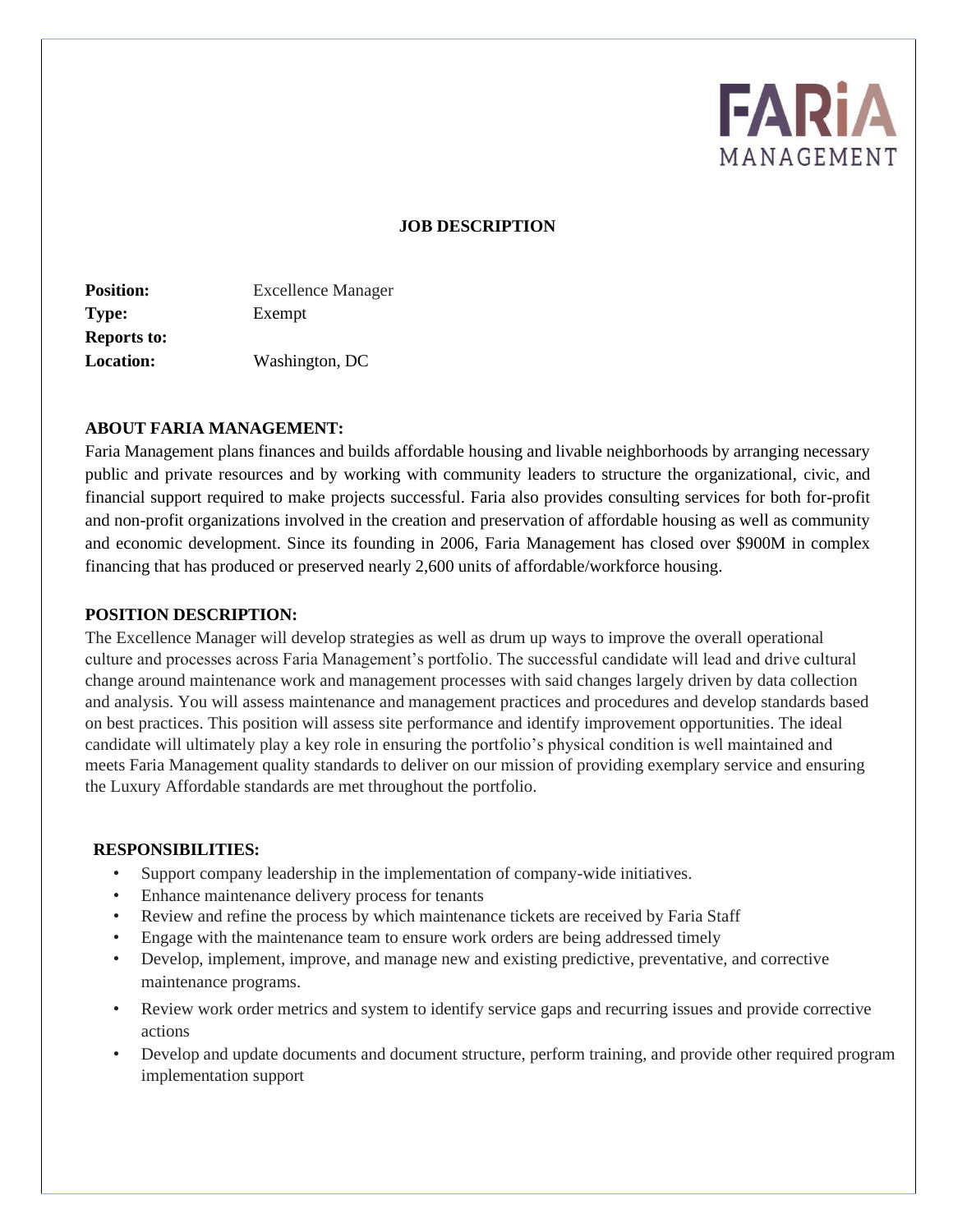- Administer Maintenance Software tools to streamline performance and ensure data integrity and compliance with quality standards.
	- •
- This position will implement data analysis tools to assess site performance and identify improvement opportunities.
- Responsible for effective and proactive employee relations with all site staff relative to the implementation of global maintenance functions;
- Drive innovation through the development of best practices, operational and service efficiency as well as the identification of industry trends and tools that would contribute to our operational excellence goals.
- Walk sites periodically to ensure both common area and grounds are adequately maintained and pristinely restored
- Work with the Service Managers and ensure work orders, vacant unit turns, and all related concerns are addressed in an effective and timely manner.
- Work with site teams to ensure adherence to property maintenance budgets.
- Ad hoc assignments as directed

## **MINIMUM QUALIFICATIONS:**

- Bachelor's degree in Engineering, Architecture, Construction Management, or related field
- Excellent written and verbal communications are required
- Proficiency in Microsoft Office Suite: Excel, Word, Outlook, and Project

# **SUCCESFUL CANDIDATES WILL POSSESS THE FOLLOWING ATTRIBUTES:**

- Projects a professional image in all aspects of work performance, which includes, but is not limited to personal habits, demeanor, and attire. Meets company standards on conduct, attendance, etc. Models Mission and Foundations.
- Demonstrated experience applying and implementing Change Management principles and methodologies that have resulted in delivering quantifiable and sustainable improvements to business operations.
- Excellent communication and influence skills
- Critical and innovative thinking
- Experience leading and participating in improvement projects while actively seeking best practices and driving processes.
- Exhibit excellent leadership, facilitation, presentation, and communication skills which allow you to influence with indirect or no authority.
- A self-starter with efficient and effective organization and project management skills
- Strong analytic skills.
- Ability to teach, coach, and train.
- Ability to travel up to 50% of your time (Washington DC)

**ADA SPECIFICATIONS** (Physical demands that must be met to successfully complete the essential functions of the job)